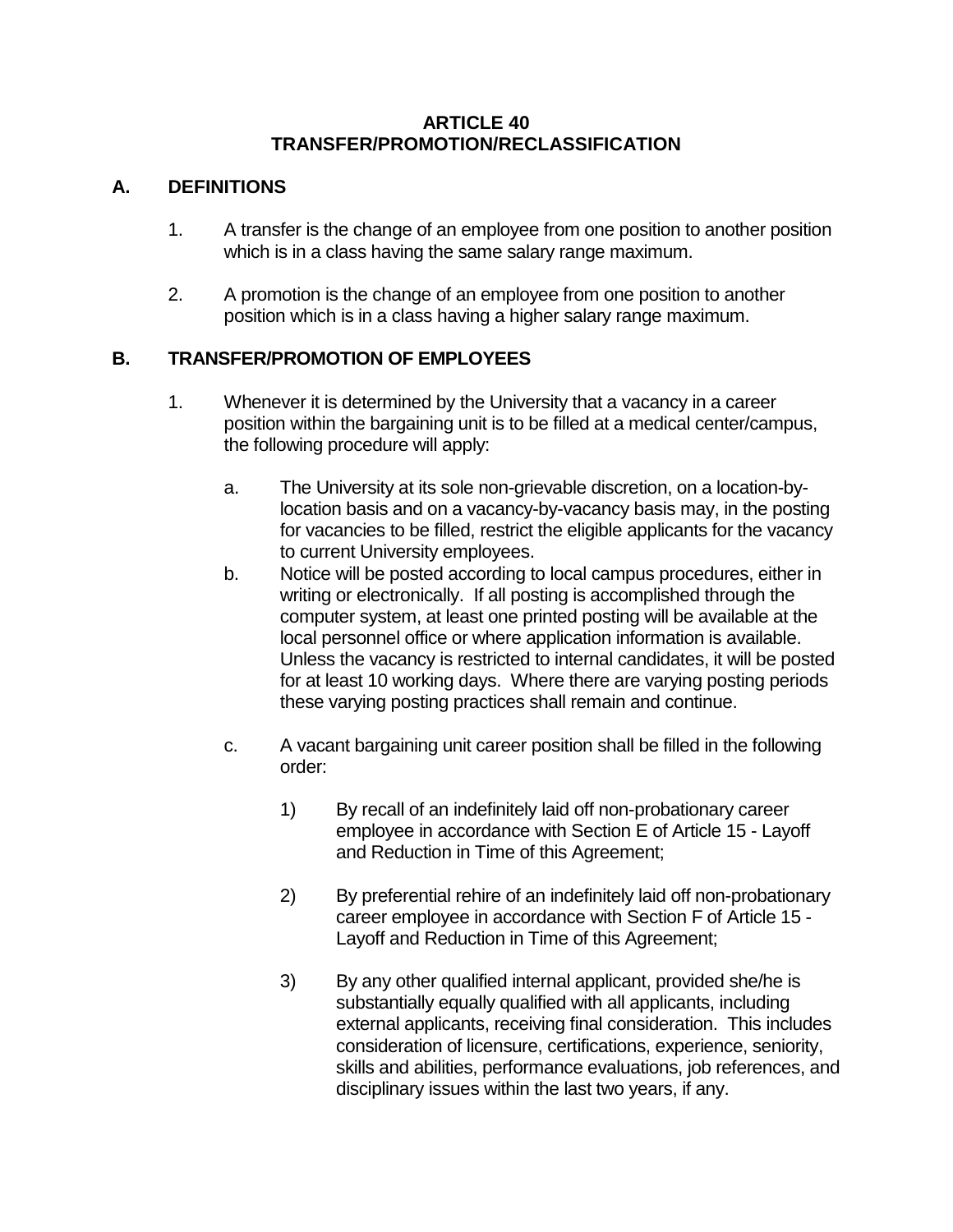- d. Among equally qualified non-probationary career applicants for promotion or transfer, seniority will be considered as a tie-breaker.
- e. A non-probationary career employee who was interviewed for a promotion within the bargaining unit and was not selected may request, in writing within 30 calendar days of notification, an explanation of the reason for non-selection. The department head or designee, shall provide a written response within 30 calendar days of receipt of the employee's written request.
- f. In addition, the University shall consider qualified employees who are eligible for reemployment in accordance with Section B. 4. of Article 32 - Reasonable Accommodation and Section C.1.of Article 19 - Medical Separation of this Agreement.
- 2. Employees who are scheduled for a job interview at the same location as the employee's current position shall be granted reasonable time off with pay, as determined by the University, if the interview has been scheduled during the employee's normal work hours. An employee scheduled for an interview on another medical center/campus shall be granted reasonable time off with pay for an amount of time normally equal to the time that would be required for an interview on the employee's own medical center/campus. This section is not subject to Article 9 - Grievance Procedure or Article 3 - Arbitration Procedure of this Agreement.

# **C. RECLASSIFICATION OF EMPLOYEES**

Upon upward reclassification, an employee shall be granted a salary increase to the minimum of the salary range of the new class or one step [4% for non-step based employees] whichever is greater, provided that the new rate does not exceed the maximum of the new class.

### **D. REPORTS**

The University shall provide AFSCME the following information:

- 1. The number and classifications of bargaining unit positions posted which were restricted to current University employees;
- 2. The number and classification of bargaining unit positions where an employee was promoted and received more than one step increase; and
- 3. The number and classification of bargaining unit positions posted.